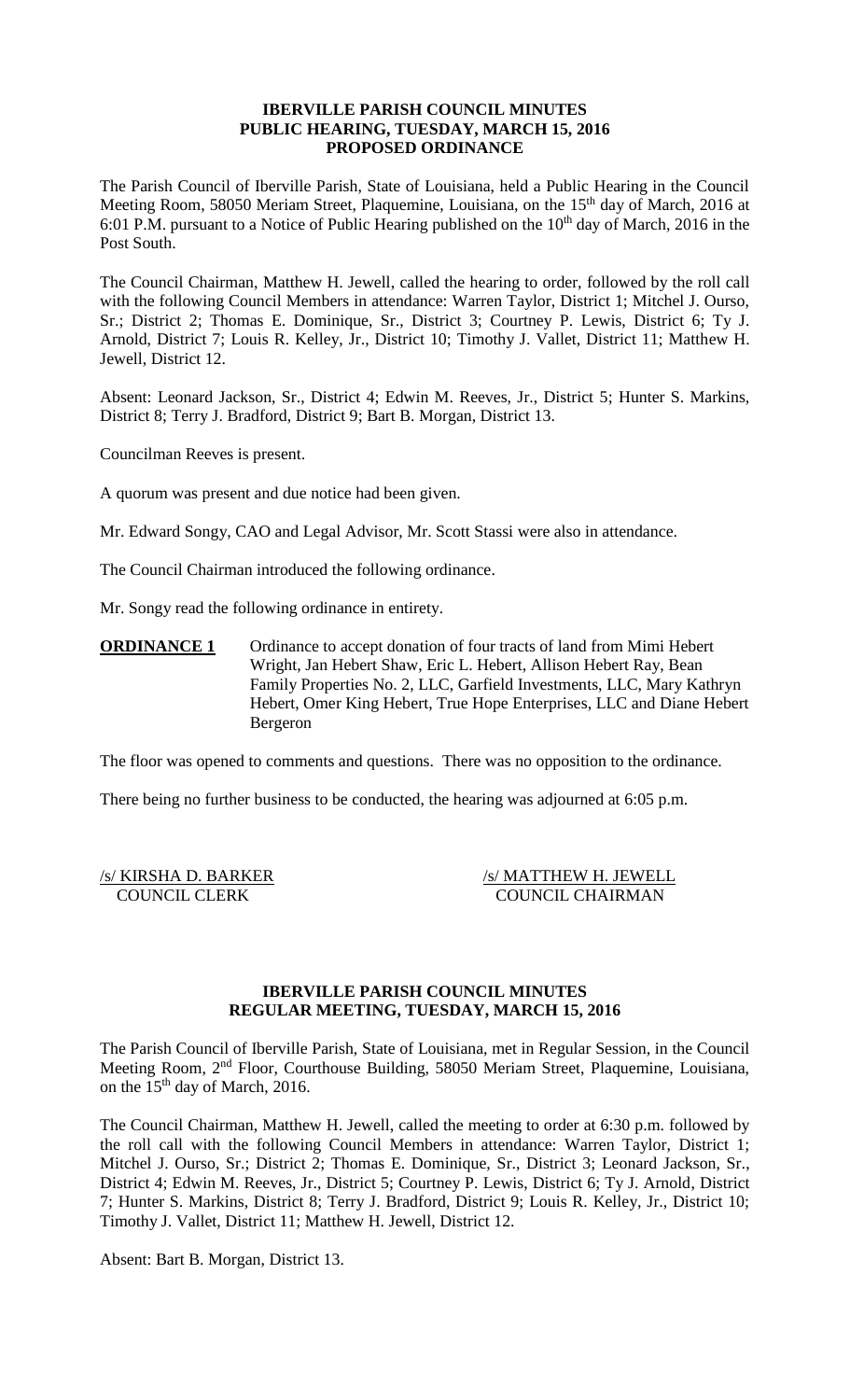Chief Administrative Officer- Edward Songy and Legal Counsel- Scott Stassi were also in attendance.

A quorum was present and due notice had been published in the official journal on the  $10<sup>th</sup>$  day of March, 2016. The Pledge of Allegiance followed.

Council Chairman Jewell called for anyone wanting to make public comments to register with the Clerk. Mr. Harold Daigle registered to speak.

Mr. Harold Daigle came before the Council to speak about the water drainage on Highway 405 and Highway 75. Mr. Daigle stated the water is trapped in areas along these two highways causing mosquitos problems for the residents who live nearby. Mr. Daigle requested that the Parish send a letter to the LA Highway Department requesting them to work on the drainage in these areas, which will assist in mosquito abatement.

# **MOTION TO SEND A REQUEST TO THE LOUISIANA DEPARTMENT OF TRANSPORTATION & DEVELOPMENT TO IMPROVE DRAINAGE ALONG HIGHWAY 405 AND HIGHWAY 75 TO ASSIST IN MOSQUITO ABATEMENT**

Upon a motion by Councilman Dominique, and seconded by Councilman Kelley, it was moved to send a request to the Louisiana Department of Transportation & Development to improve drainage along Highway 405 and Highway 75 to assist in mosquito abatement. The motion having been duly submitted to a vote was duly adopted by the following yea and nay votes on roll call:

YEAS: Taylor, Ourso, Dominique, Jackson, Reeves, Lewis, Arnold, Markins, Bradford, Kelley, Vallet. NAYS: None. ABSTAIN: None. ABSENT: Morgan.

The motion was declared adopted by the Chairman on the 15<sup>th</sup> day of March, 2016.

# PRESENTATIONS AND APPEARANCES

None.

# APPROVAL OF MINUTES

Upon a motion by Councilman Reeves, and seconded by Councilman Taylor, it was moved to wave the reading of the minutes of Tuesday, February 16, 2016 and approve as written.

The motion having been duly submitted to a vote was duly adopted by the following yea and nay votes on roll call:

YEAS: Taylor, Ourso, Dominique, Jackson, Reeves, Lewis, Arnold, Markins, Bradford, Kelley, Vallet. NAYS: None. ABSTAIN: None. ABSENT: Morgan.

The motion was declared adopted by the Chairman.

# PRESIDENT'S REPORT

CAO, Mr. Edward Songy reported on the following in the absence of President Ourso:

- There was a fire in District 10. It is currently being contained by the Coast Guard, State Police, and the Louisiana Department of Environmental Quality (DEQ).
- There has been a significant amount of rain in the Parish recently. On Friday, the water level at Alligator Bayou was 5 feet and today it has risen to 7.5 feet. On Friday, the water level at Bayou Manchac was at 4 feet and has risen to 12.75 feet. The flood gate is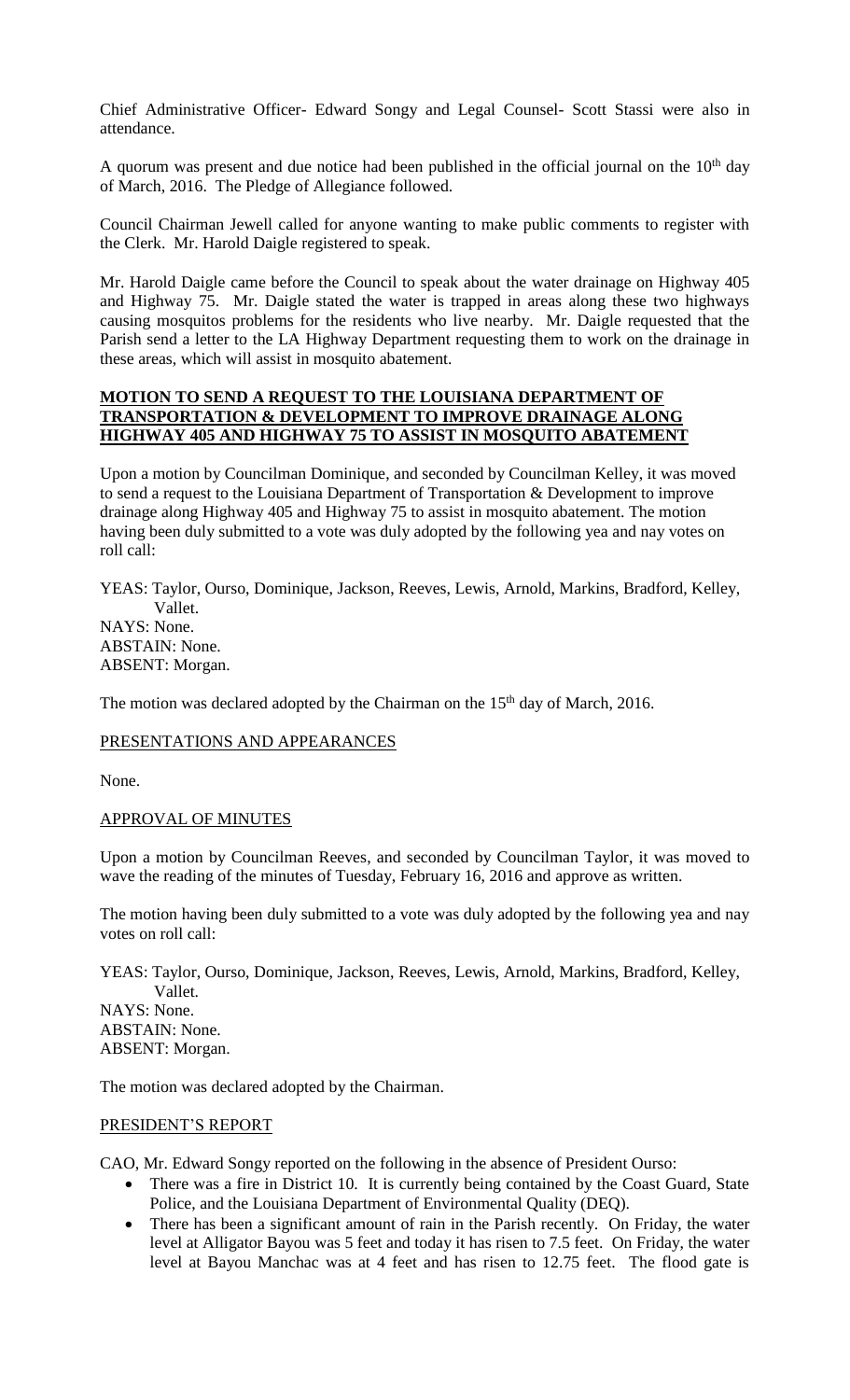working properly and designed to hold the additional 8 feet of water and will remain closed.

 The Parish's Pet Awareness event was cancelled due to the weather. It will be rescheduled in the fall.

### CHAMBER OF COMMERCE REPORT

Mr. Hank Grace was not present.

### FINANCIAL REPORT

Mr. Randall Dunn stated the financial statements have been sent out. The sales taxes are coming in at very good levels. The Finance Department is currently working with Baxley and Associates, LLC on the audit. The Parish is also working on setting up a link to watch the Council meetings live on the Parish website.

#### OLD BUSINESS

#### **ORDINANCE IPC# 004-15**

# **ORDINANCE TO ACCEPT DONATION OF FOUR TRACTS OF LAND FROM MIMI HEBERT WRIGHT, JAN HEBERT SHAW, ERIC L. HEBERT, ALLISON HEBERT RAY, BEAN FAMILY PROPERTIES NO. 2, LLC, GARFIELD INVESTMENTS, LLC, MARY KATHRYN HEBERT, OMER KING HEBERT, TRUE HOPE ENTERPRISES, LLC AND DIANE HEBERT BERGERON**

WHEREAS, Mimi Hebert Wright, Jan Hebert Shaw, Eric L. Hebert, Allison Hebert Ray, Bean Family Properties No. 2, LLC, Garfield Investments, LLC, Mary Kathryn Hebert, Omer King Hebert, True Hope Enterprises, LLC and Diane Hebert Bergeron have expressed their intent to donate four (4) tracts of land located in True Hope Planation and the Village of Seymourville to the Iberville Parish Council, which tracts are more particularly described on Exhibit "A" attached hereto.

WHEREAS, the Iberville Parish Council must utilize the land for a public purpose as a condition of the donation. The land is suitable for numerous public purposes and will enhance the surrounding residential areas and businesses.

NOW, THEREFORE, BE IT ORDAINED that J. Mitchell Ourso, Jr., Parish President be and is hereby authorized to execute an Act of Donation on the tracts of land described herein from the parties named herein to the Iberville Parish Council in accordance with law.

This ordinance shall become effective on the 15<sup>th</sup> day of March, 2016.

The foregoing ordinance, which was previously introduced at a regular meeting of the Parish Council on the 16<sup>th</sup> day of February, 2016, and a summary thereof having been published in the official journal, the public hearing on this ordinance held on the 15<sup>th</sup> day of March, 2016, at 6:00 p.m., in the Council Meeting Room, 58050 Meriam Street, Plaquemine, Louisiana, was brought up for final passage with a motion by Councilman Taylor, and seconded by Councilman Arnold, having been duly submitted to a vote, the ordinance was duly adopted by the following yea and nay vote on roll call:

YEAS: Taylor, Ourso, Dominique, Jackson, Reeves, Lewis, Arnold, Markins, Bradford, Kelley, Vallet. NAYS: None. ABSTAIN: None. ABSENT: Morgan.

The ordinance was declared adopted by the Chairman on the 15<sup>th</sup> day of March, 2016.

### NEW BUSINESS

A) Introduction of Ordinances